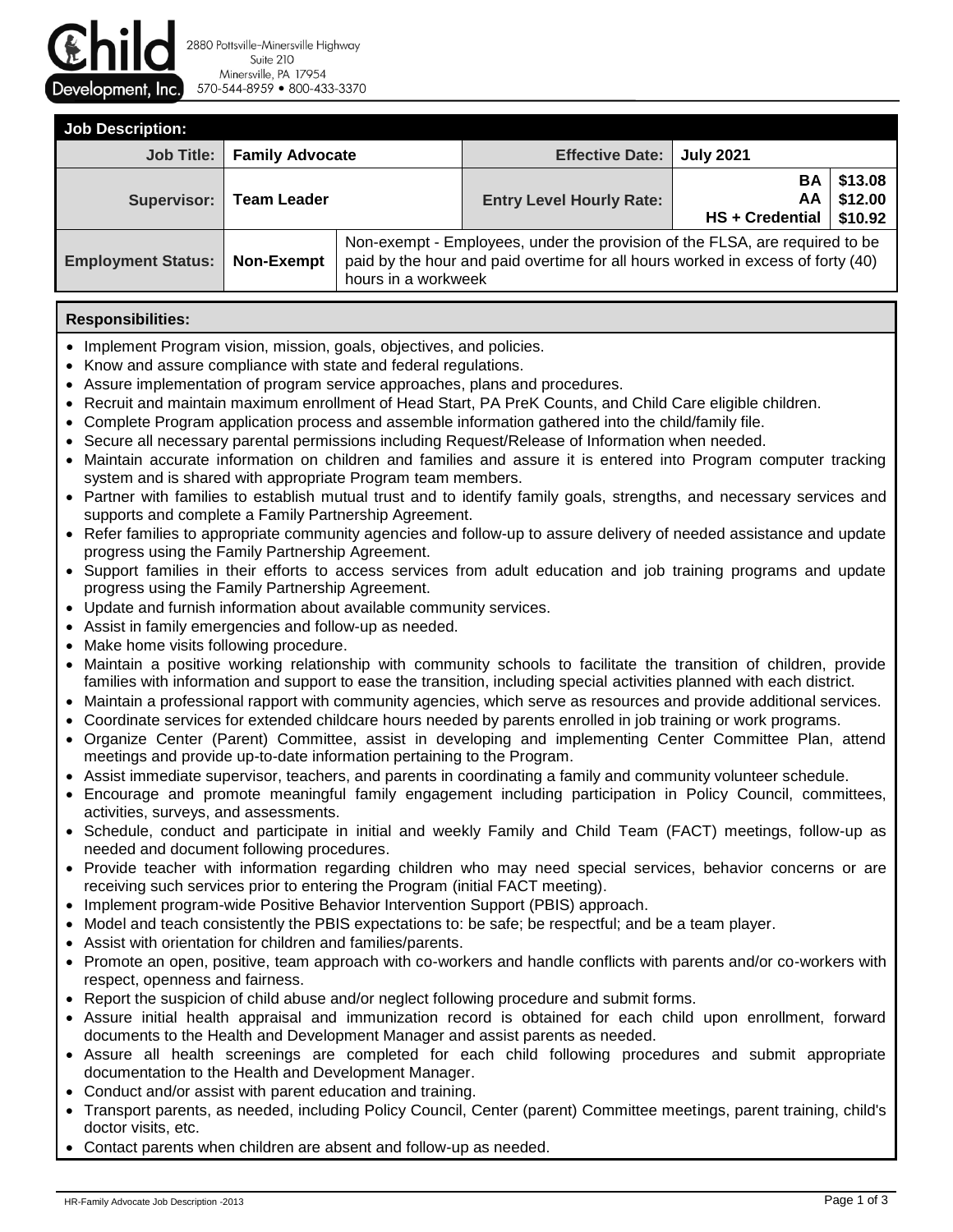## **Responsibilities:**

- Assist immediate supervisor in monitoring transportation concerns and follow-up as needed.
- Report Program, center, child/family and/or co-worker related problems/concerns to immediate supervisor.
- Work collaboratively with the ERSEA Manager and Team Leader regarding the placement of new children, transfer of children, enrollment, attendance, and recruitment.
- Meet with the Team Leader to discuss chronic absentees, family noncompliance with health and development follow-up, other family concerns, transportation, Center Committee Plan, coordination of activities and other issues/concerns.
- Participate in the completion of the annual Program Self-Assessment.
- Provide accurate information to complete enrollment reports, attendance reports, family/child data and social service tracking reports that are required.
- Perform other duties as assigned by immediate supervisor and approved by the Executive Director.

## **Qualifications:**

| <b>Education</b><br>and<br><b>Experience:</b> | Hired after November 7, 2016<br>BA/AA degree in the Human Services field and experience working with adults and/or young<br>children or;<br>• High School Diploma/GED and a commitment within 18 months of hire, to obtain a credential or<br>certification in social work, human services, family services, counseling or a related field and |
|-----------------------------------------------|------------------------------------------------------------------------------------------------------------------------------------------------------------------------------------------------------------------------------------------------------------------------------------------------------------------------------------------------|
|                                               | experience working with young children and families within Child Development, Inc. or within a<br>similar agency preferred                                                                                                                                                                                                                     |

**Skills:**

- Ability to establish and maintain effective working relationships with the children enrolled in the Program, their families and professional colleagues.
- A patient and understanding manner with children and families.
- Ability to recognize and respect confidentiality.
- Ability to effectively communicate in oral and written form.
- Ability to use technology for communication, record keeping, reporting, and monitoring Microsoft Office, Power point, Excel, and web-based software.
- Ability to take direction and follow through as expected.
- Ability to accept and exercise authority appropriately and make rational decisions.
- Ability to complete work assigned with minimal supervision.
- Physical ability to ascend/descend steps on a regular basis for the purpose of networking with community agencies and making home visits.
- Physical ability to lift/carry equipment/materials that may be needed for parent training.
- Physical ability to drive a Program vehicle for the purpose of transporting clients to and from needed services.
- Visual and auditory ability to observe and assess the safety of the home and/or center environment.

## **Requirements:**

- Must receive a negative pre-employment drug-screening test.
- Must receive an initial health appraisal and Mantoux TB Test and a health appraisal every two years once employed.
- Must receive Child Abuse, Criminal History, National Sex Offender Registry and FBI Fingerprint Background Clearances.
- Must provide verification of COVID-19 Vaccination
- Must have a valid PA driver's license.
- Be punctual and reliable in attendance.
- Be professional, productive, and follow Program's Standards of Conduct, Conflict of Interest, and Confidentiality Policies.
- Participate in job-related training to enhance competence and job performance, including these annual requirements: Child Abuse Reporting, Fire Safety; and Emergency Preparedness.
- Work evenings and flexible hours when necessary.
- Travel as required.
- Ability to access center sites.
- Physical ability to perform manual work.
- Participate in performance assessments.